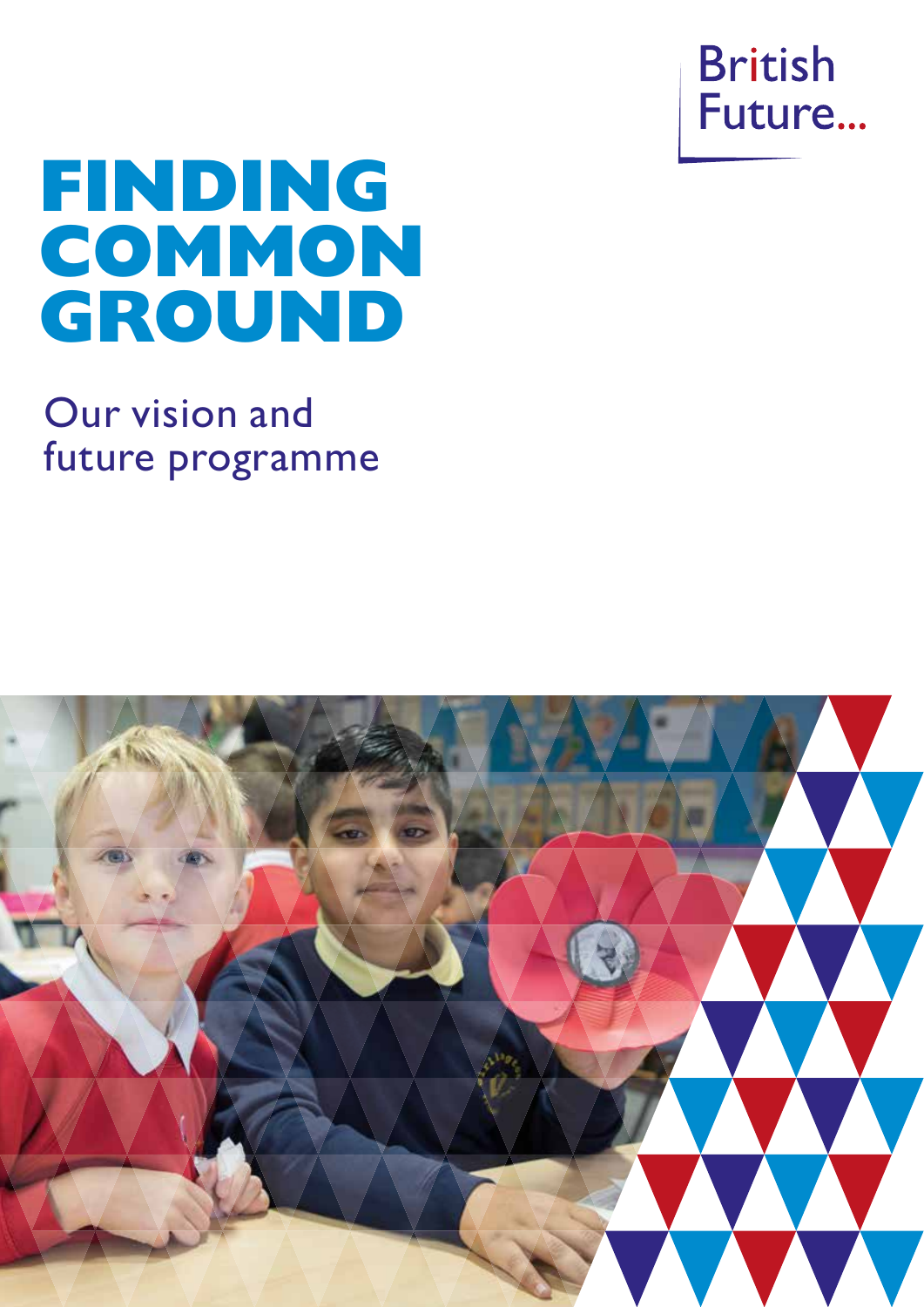British Future www.britishfuture.org Twitter: @BritishFuture Registered charity number 1159291

British Future is an independent, non-partisan thinktank and registered charity, engaging people's hopes and fears about integration and immigration, identity and race.

Cover photo: Pupils from Girlington Primary School and Eldwick Primary School in Bradford take part in the Remember Together project with the Linking Network.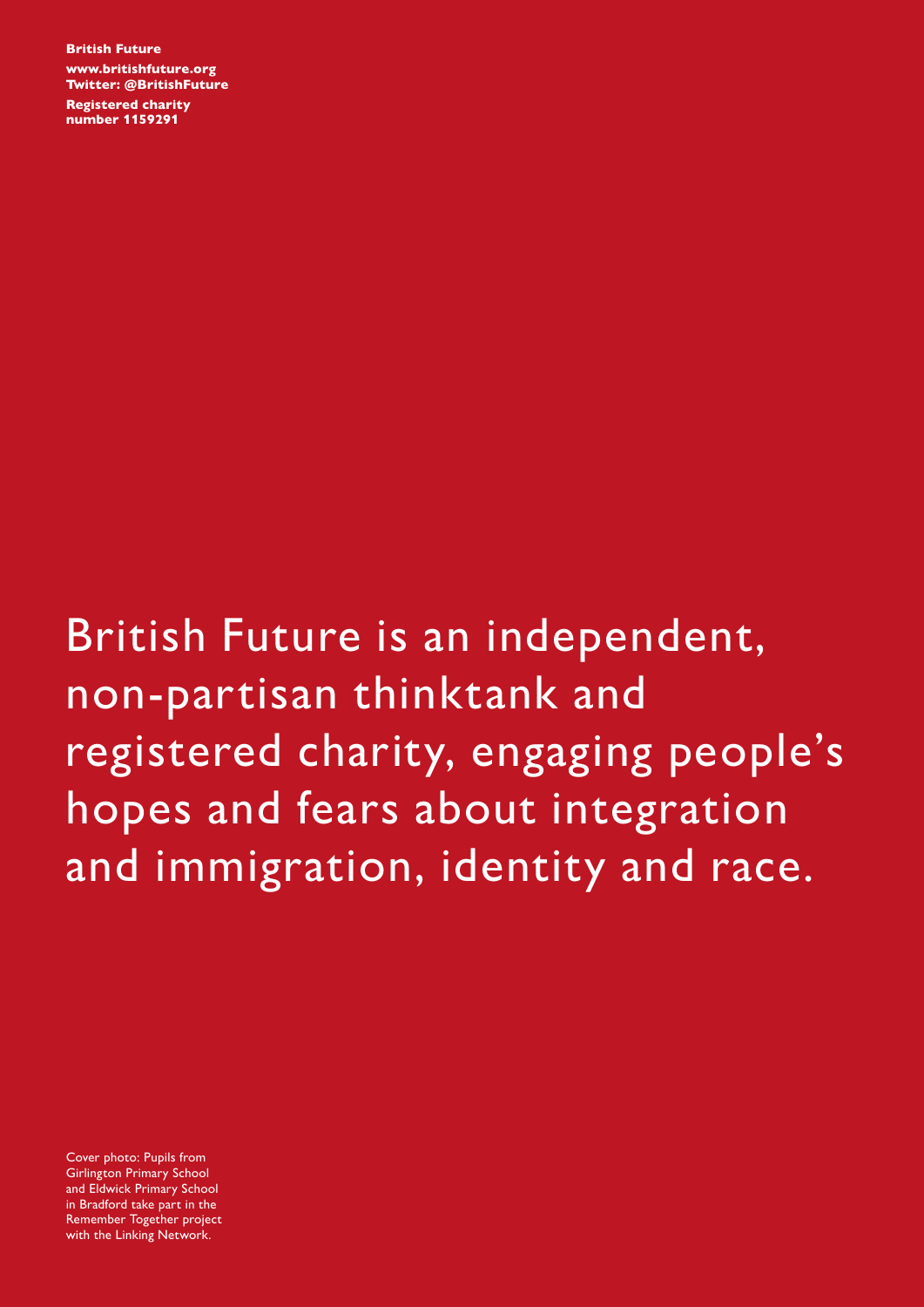

Refugee Jubilee street party with the Refugee Council, 2012.

any of today's debates – about history<br>and identity, integration and combating<br>prejudice or our approach to immigrat<br>and protecting refugees – can seem<br>noisy and polarised. and identity, integration and combating prejudice or our approach to immigration and protecting refugees – can seem noisy and polarised.

Securing political consent for policy change requires public support. British Future has developed a unique, in-depth understanding of public attitudes, uncovering the common ground on which people can agree. Our research helps understand how to reach the toughest audiences who are least comfortable with Britain's diversity; how to appreciate the concerns of young, ethnic minority Britons impatient for change; and how to communicate persuasively with the majority of the public in between.

We help organisations seeking to navigate these issues to unlock public support. We identify narratives and messages that reach and persuade across divides by politics, generation and ethnicity.

We work to understand where people are and the issues that concern them, offering constructive policy solutions in response.

Our communications expertise helps ensure that British Future's research findings inform national debates and influence decision-makers. We demonstrate how 'show not tell' communications can have reach and shift attitudes.

We build, catalyse and incubate new coalitions for change, mobilising others to play their part. British Future helped set up the Together Coalition to bridge divides and promote social connection; and we house the Welcoming Committee for Hong Kongers, an independent umbrella group for all those who care about the integration of new arrivals from Hong Kong.

Our long-term aim is a country where we are no longer 'Them and Us' but rather a confident and welcoming Britain, inclusive and fair to all.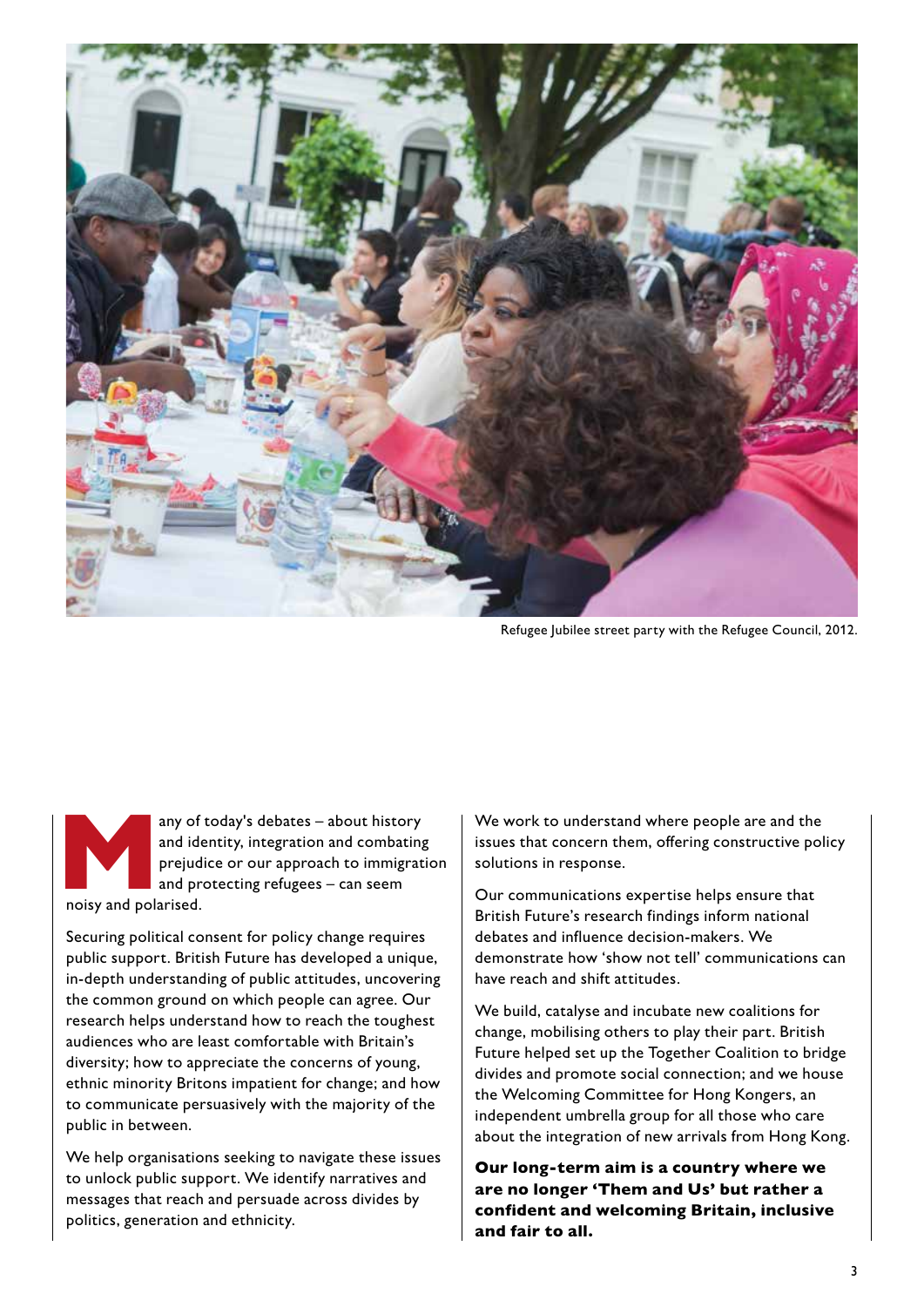A more confident, inclusive and welcoming Britain – the mission at the heart of British Future's agenda – resonates because we live in a more anxious, more fragmented society than any of us want.

## **BRITISH FUTURE: OUR VISION FOR THE DECADE TO COME**

Fitish Future has emerged as a thought<br>
leader on issues of identity and immigration<br>
race and integration. We engage people<br>
seriously in how we handle the issues<br>
that divide us, so that we can work to strengthen our leader on issues of identity and immigration, race and integration. We engage people seriously in how we handle the issues common ground.

This volatile decade showed how high the stakes are. Brexit, Covid and the Black Lives Matter anti-racism protests each brought previously unknown words into our public conversation. Yet each also illuminated long-standing divisions. Social change is often felt differently in cities and towns, across our nations and regions, across ethnic groups and generations.

While most of us were aware of our society's divides, the pandemic response showed that we retain more in common than we perhaps realised. Britain is not America – because more of us try to be 'balancers' on identity questions. We must never duck the difficult conversations but should be wary of importing over the internet, or emulating in our media and politics, that all-too Trumpian cycle of mutual polarisation, where the volume and temperature get ever higher.

Most people will agree with British Future's aspiration for our shared society. What is distinctive is how we work towards it.

Understanding the public: British Future is best known for its deep insight into how people think about immigration, race and identity, including major projects of unprecedented scale and depth. The National Conversation on Immigration visited 60 towns and cities. Some 140,000 people told us about what divides and unites for the Talk Together project during Covid. Inter-ethnic conversations and in-depth polling on race have offered insight into what is changing in this generation, challenging caricatures of both minority and majority attitudes. We engage with public attitudes for a purpose: helping to shift media and political understanding about how people really think about immigration, race and identity. We communicate effectively with tested frames and messages that we know work – and help others seeking to bridge our divides to do so too.

#### Strategic and responsive communications:

This era of dizzying volatility demands an agility to respond in real-time to how the public conversation about identity can be reshaped at pace – not just by referendums, wars or pandemics, but sporting and cultural controversies too. Being rooted in a robust theory of change has ensured we ground effective responses in a vision of the society we want to forge.

Proposing constructive solutions: We want to see effective change happen. We know we get a hearing, whether at the school-gate or from key decision-makers, when we are more than voices of challenge and critique, but advance constructive solutions to the questions of our time.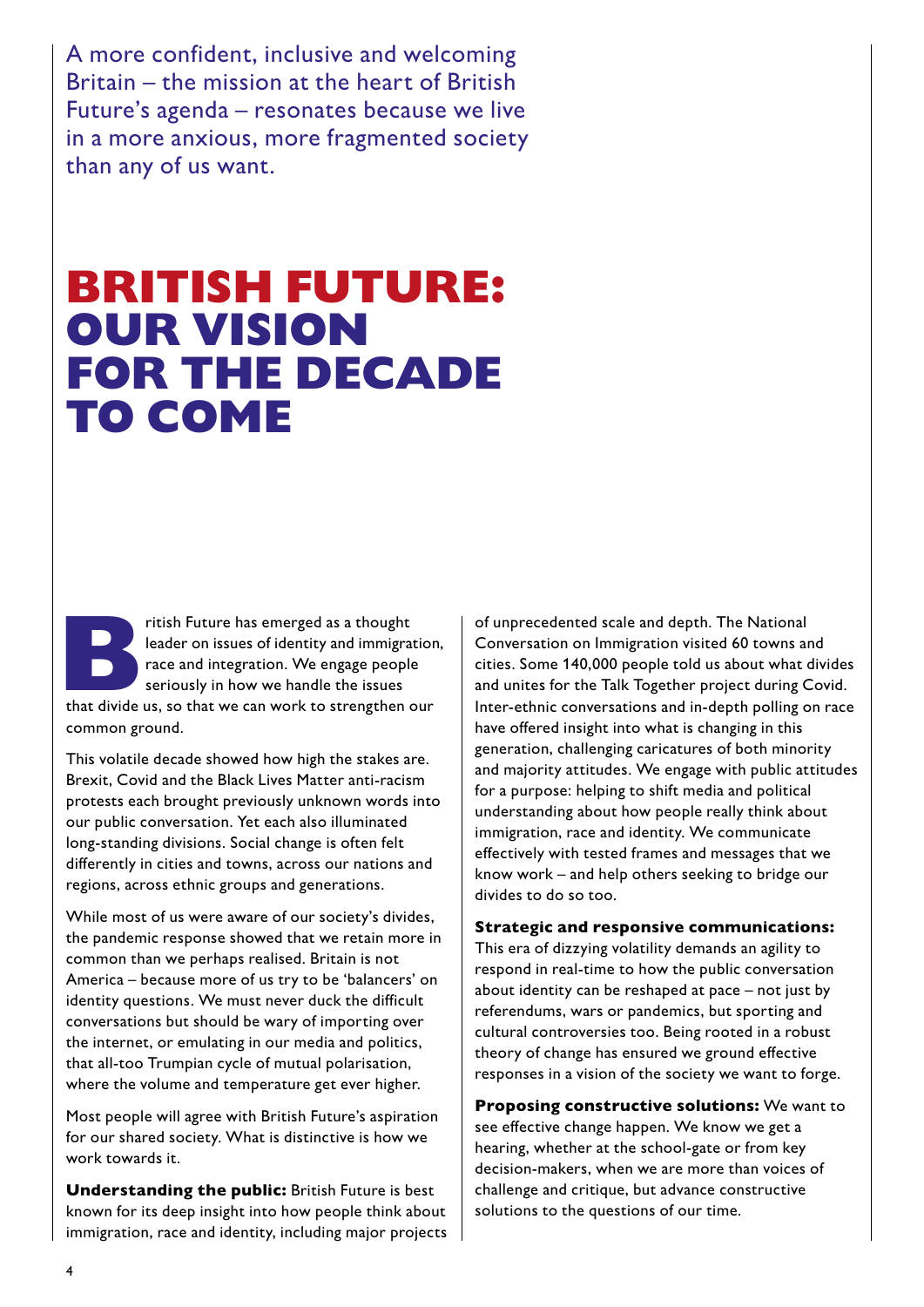

Unusual allies make for winning coalitions:

We believe in bringing unusual allies together, across political tribes and social groups, for a shared purpose. Our Remember Together partnership with the Royal British Legion works for inclusive remembrance; other partnerships champion an inclusive Englishness. We have forged broader alliances to protect migrants, refugees and promote citizenship. Work with the Together Coalition advances our aim to make this a decade of reconnection, grounding positive narratives in the policy and practice that invites all sectors, institutions and citizens to play our part.

So what are British Future's renewed ambitions for the future?

A new era for welcoming. Making migration work for those who come to Britain and the communities they join is a shared task. So let us bring together the welcomers and the welcomed. Building on our role housing the Welcoming Committee for Hong Kongers, and participating in efforts to welcome both Ukrainians and Afghans, we will help shape a welcoming movement that can realise the mutual benefits of social contact on a scale never before seen.

**Shared past, common future.** Every institution needs to develop more confidence in talking about the future of a changing Britain. We are committed to a public conversation about identity, race and integration that finds common ground across generations, social classes and ethnic groups. Unlocking the growing public  $\parallel$ 

appetite to understand the making of modern Britain provides important foundations for this. We do not accept that engaging with the complexity of our past must be a recipe for a culture war. By providing strategic advice on how inclusive history can navigate contestation, scaling up our work on inclusive Remembrance and helping make the 75th anniversary of the Windrush in 2023 a major national moment, we will show how history can unite, not divide us.

Expanding our do-tank role. British Future is increasingly a do-tank as well as a think-tank. Our insight into public engagement and our communications expertise is a strong foundation for broader practical change. We are building the strongest hub of change-makers – linking those across every minority and majority group who are champions for the common good. By growing our active engagement and partnerships with businesses and major charities, sporting institutions and social media platforms, we can strengthen our impact by helping partners more confidently unlock the benefits of Britain's diversity for the common good.

We look forward to working together for the shared future we want.

Sunder Katwala Director, British Future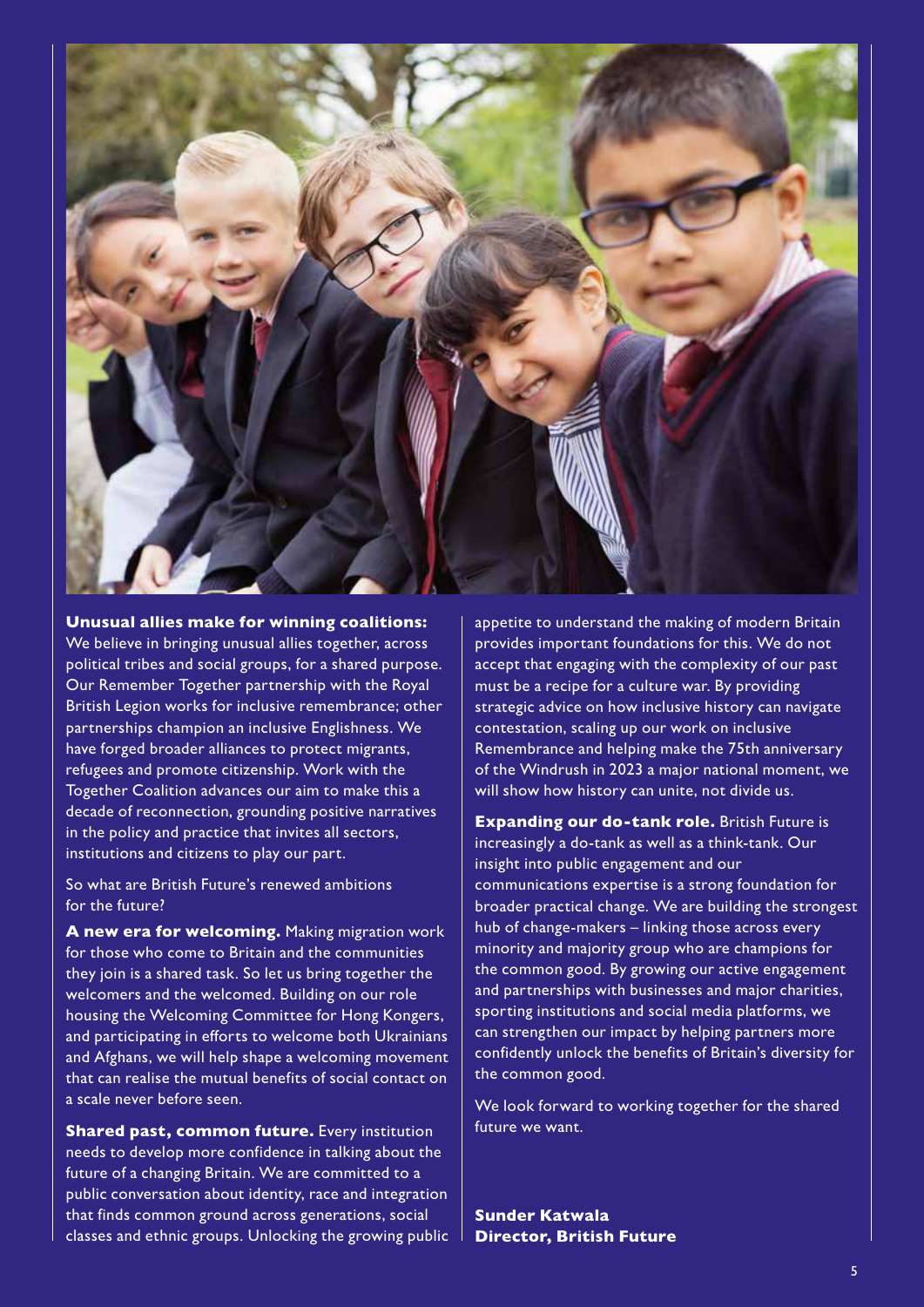#### **MAKING WELCOMING WORK**



Building broad public support for refugee protection in the UK is key to defending the protection framework and changing policy. Our research into public attitudes and messaging helps voices in civil society and politics make the most effective case for refugee protection.

We work with existing networks, including Together With Refugees and Refugee Week. We also help build new, broader coalitions for change – such as how to turn the challenge of effective crisis responses to Hong Kong, Afghanistan and Ukraine into a sustained new era of welcoming.

British Future houses the Welcoming Committee for Hong Kongers, an independent umbrella group for all those who care about the integration of new arrivals from Hong Kong.

#### **IDENTITY: SHARED HISTORY, SHARED FUTURE**



British Future's in-depth attitudes research helps increase understanding of ethnic minority and white British perspectives on our changing society – to inform efforts to advance race equality that can mobilise broad coalitions of support.

We help organisations and other actors to understand and navigate polarised debates about identity and history.

We also put this thinking into practice, developing narratives of shared identity that can challenge and defuse efforts to divide our society. Our Remember Together initiative, working in schools and supported by civil society, political and military voices, demonstrates how inclusive history can help to bridge divides and bring people together.

The 75th anniversaries of the NHS and the Windrush, in 2023, offer further opportunities to bring people together to tell an inclusive story of Britain's history. The Windrush 75 network, convened by British Future, encourages participation in Windrush Day and broadens public awareness of the contribution made by the original Windrush Pioneers.

## **OUR CURRENT ACTIVITIES AND FUTURE PROGRAMME**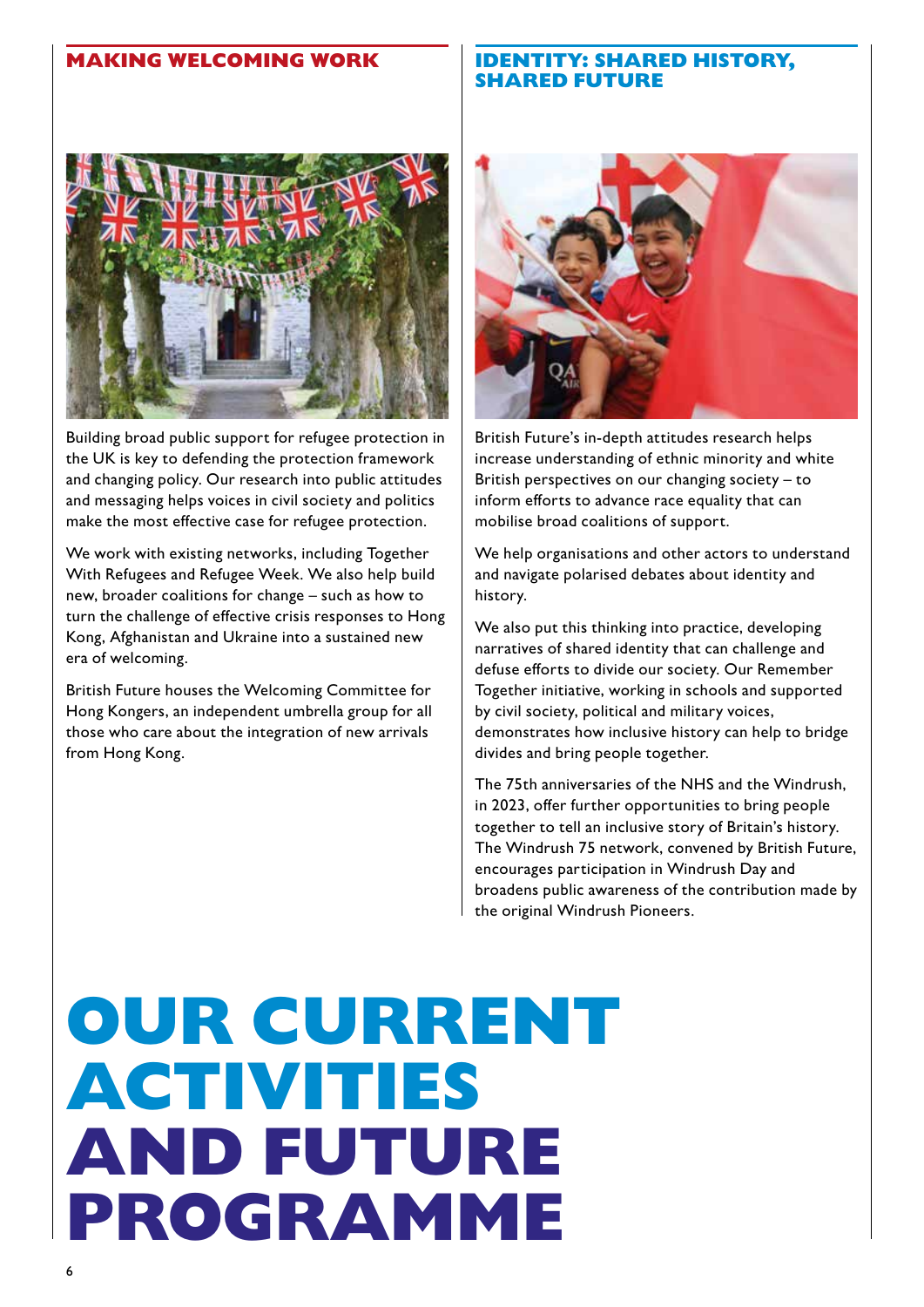#### **BRIDGING DIVIDES AND MAKING INTEGRATION MATTER**



Britain's approach to integration so far has been piecemeal. British Future advocates for a coherent, proactive strategy to make integration an 'everybody' issue, bridging community divides and shaping a 'New Us' so we can all feel we have an equal stake in our shared society.

We research, develop and advance concrete policy ideas to improve integration, from English language learning and celebrating new citizens to increasing contact between people from different backgrounds.

We implement our thinking in the real world, working with anti-prejudice organisations to communicate more effectively and helping voices seeking to bridge divides to get heard. Our Shared Goals project works with football clubs to understand and demonstrate how they can harness local fans' feelings of pride and togetherness to promote integration across divides and build shared, place-based identities.

British Future co-founded and incubated Together, a broad coalition working for a closer, kinder and more connected society. We are also the secretariat to the All-Party Parliamentary Group on Social Integration, supporting parliamentarians to research and engage with new thinking on integration.

#### **RESTORING PUBLIC CONFIDENCE THAT IMMIGRATION CAN WORK FAIRLY FOR ALL OF US**



Britain's post-Brexit immigration approach needs to rebuild public confidence and secure political consent, while meeting the needs of the economy, public services and our global obligations. That will require a deeper level of public involvement, to address people's anxieties and respond with a system that manages the pressures and secures the gains of immigration.

We work with civil society, employers and political voices to develop public messages, policy agendas and broader coalitions to engage concerns effectively by proposing constructive solutions.

British Future's immigration attitudes tracker research with Ipsos, which monitors shifts in public attitudes to immigration, ensures our advice is based on the most comprehensive understating of public opinion. We communicate its findings to inform public, media and political debate.

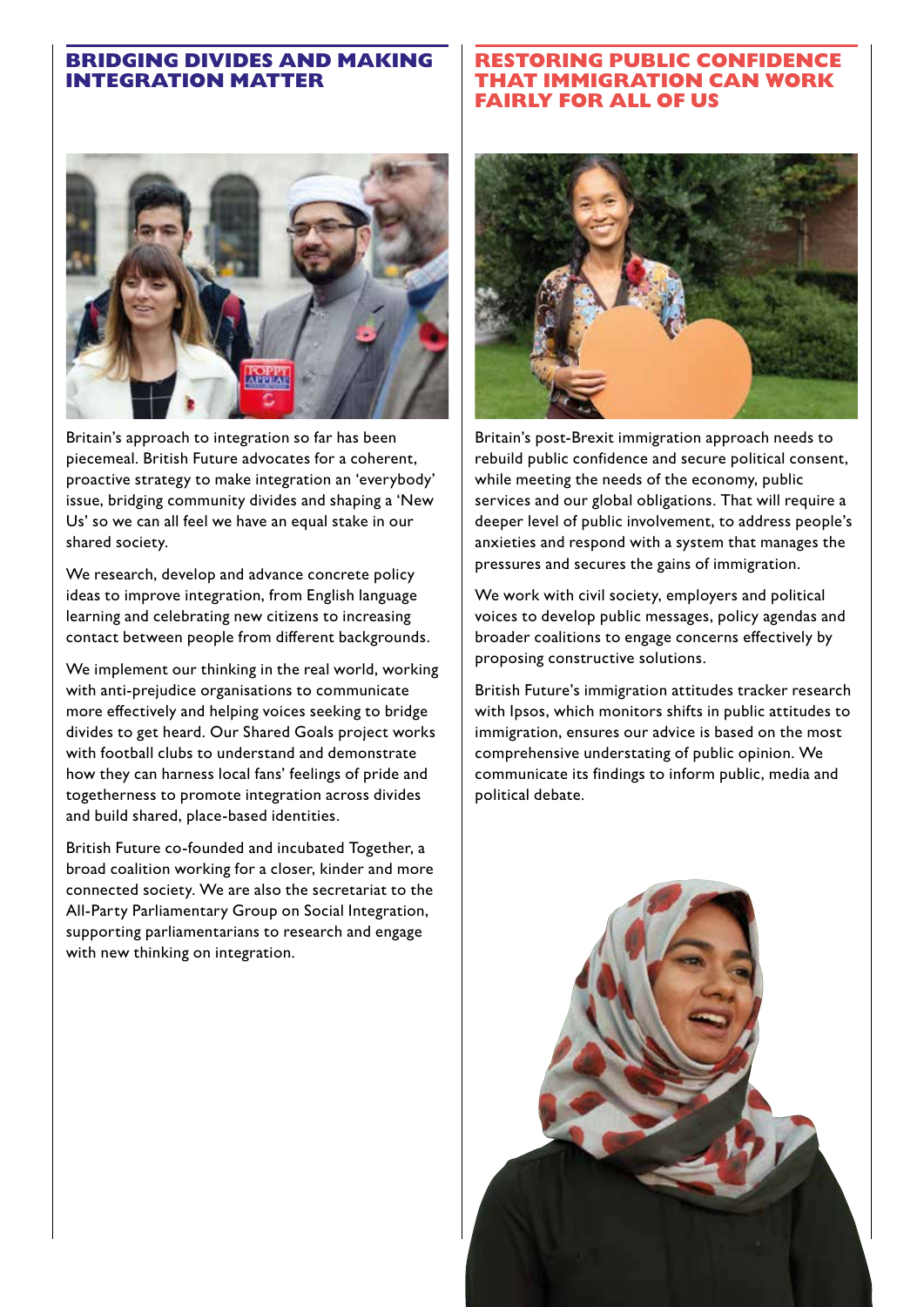

#### 2012 BRITISH FUTURE LAUNCHES

British Future launched in 2012 with a report exploring the hopes and fears of a nation that was anxious about the economy but quietly optimistic that Britain would pull through. Our *This Sceptred Isle* report later that year asked how people feel about identity and belonging in Britain, while *The melting pot generation* researched changing attitudes to race.



#### 2013 RESPONDING TO THE MURDER OF LEE RIGBY

The murder of Fusilier Lee Rigby in Woolwich on 22 May 2013 shocked the UK. British Future brought together local community members, faith leaders and MPs at the Greenwich Islamic Centre to show that the community would remain united. They then took a message of peace to the Woolwich barracks.

### **THE STORY SO FAR: BRITISH FUTURE'S FIRST DECADE**



#### 2017 NATIONAL CONVERSATION ON IMMIGRATION

The National Conversation on Immigration is the biggest-ever public consultation on immigration and integration. Working in partnership with the Home Affairs Select Committee, it comprised over 130 meetings with local citizens and stakeholders in 60 locations across every nation and region of the UK, together with an online survey and nationally representative research. In total 19,951 people took part. Its final report provided a comprehensive evidence base of public views on immigration.



#### 2018 REMEMBER TOGETHER

As Britain marked 100 years since the end of WW1, our Remember Together project with the Royal British Legion brought people from different backgrounds together in remembrance of shared history.

Remember Together builds on our research into attitudes to history, identity and the World Wars, dating back to 2013. Activities in schools, communities and the media – including the 'Poppy hijab', launched with the Islamic Society of Britain – raise awareness of the contributions of servicemen and women of all creeds and colours, helping make Remembrance feel relevant and inclusive to everybody in Britain today.



#### 2019 MAKING CITIZENSHIP MATTER

Our independent inquiry into UK citizenship policy, chaired by Alberto Costa MP, called for a more positive and welcoming approach to citizenship, with a range of practical proposals for reform that could secure crossparty support. The inquiry called for a reduction in the cost of citizenship; reform of the Life in the UK test; and for citizenship ceremonies to become higherprofile, public-facing and celebratory events, held in iconic locations with members of the local community invited.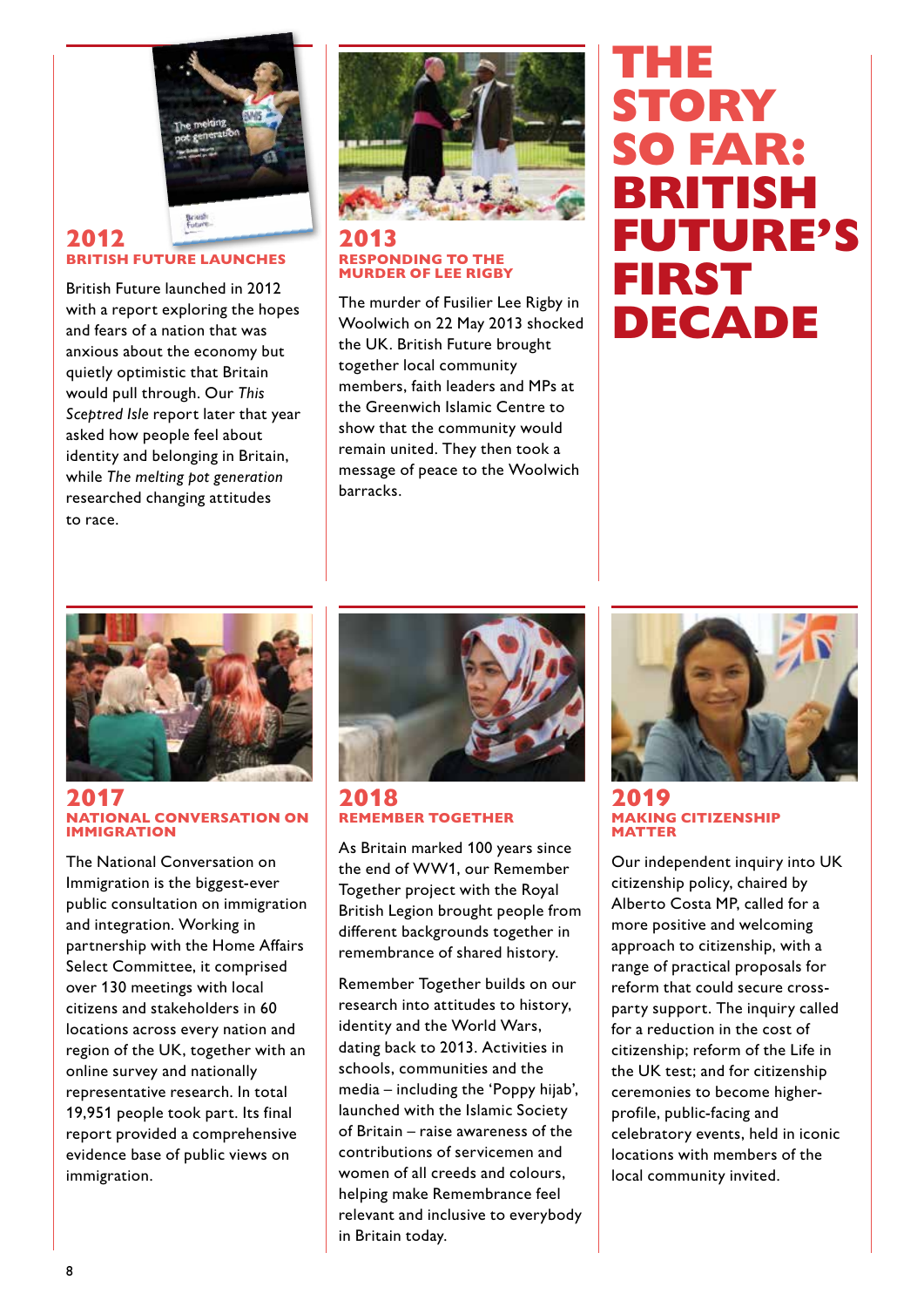How to talk about immigration

#### 2014 HOW TO TALK ABOUT IMMIGRATION

In 2014 we published *How to talk about immigration*, an evidencebased guide featuring advice for all those engaged in the immigration debate, based on extensive attitudes research. It was welcomed and utilised by migration advocates in the charity and business sectors and across political parties, and widely covered in the media.



#### 2015 #WALKTOGETHER

British Future brought Muslim and non-Muslim voices together to agree a shared activity to mark the 10th anniversary of the 7/7 London bombings. The #WalkTogether project engaged the public at scale with a positive message of inclusivity and unity. There were nearly 400 news items about the project across all national news media, with the #WalkTogether hashtag trending at No.1 in the UK and No.2 worldwide.



Ahead of the EU referendum, British Future's *How (not) to talk about Europe* pamphlet offered advice to both campaigns on how to engage voters on key issues.

After the referendum decision, we immediately recognised the importance of guaranteeing the rights of EU nationals in the UK. Our independent inquiry brought together influential voices across Leave and Remain divides to agree recommendations as to how these rights could be secured.



#### 2020 COVID AND BRINGING PEOPLE TOGETHER

British Future co-founded and incubated Together, a broad coalition working for a closer, kinder and more connected society. As Covid forced people further apart, nearly 160,000 people took part in our *Talk together* research project, the UK's biggestever conversation about what unites and divides us and what could bring us closer together. The APPG on Social Integration, of which British Future is the secretariat, also conducted an inquiry into the impact of Covid on social connection.



#### 2021 RACE AND IDENTITY

A year after the Black Lives Matter protests brought fresh urgency to calls to address inequalities, the UK government's Commission on Race and Ethnic Disparities, chaired by Tony Sewell, published its report. British Future published in-depth research, submitted to the Commission, examining attitudes among people from minority and majority backgrounds to issues of race, prejudice and inequality.

Our 'Beyond a 90-minute nation' report, with the Centre for English Identity and Politics, examined English identity, race and football as England's multi-ethnic football team prepared to compete in the Euros.



#### 2022 A NEW ERA FOR WELCOMING

Russia's invasion of Ukraine sparked an exodus of refugees and a huge outpouring of public compassion in the UK. British Future has been working to help shape the policy agenda in response: from getting the 'Homes for Ukraine' scheme right, to extending that welcome to help Afghan refugees still in temporary hotel accommodation.

We are also housing the newlyformed Welcoming Committee for Hong Kongers, an independent umbrella group bringing together all those who care about the integration of new arrivals from Hong Kong under the British National (Overseas) scheme.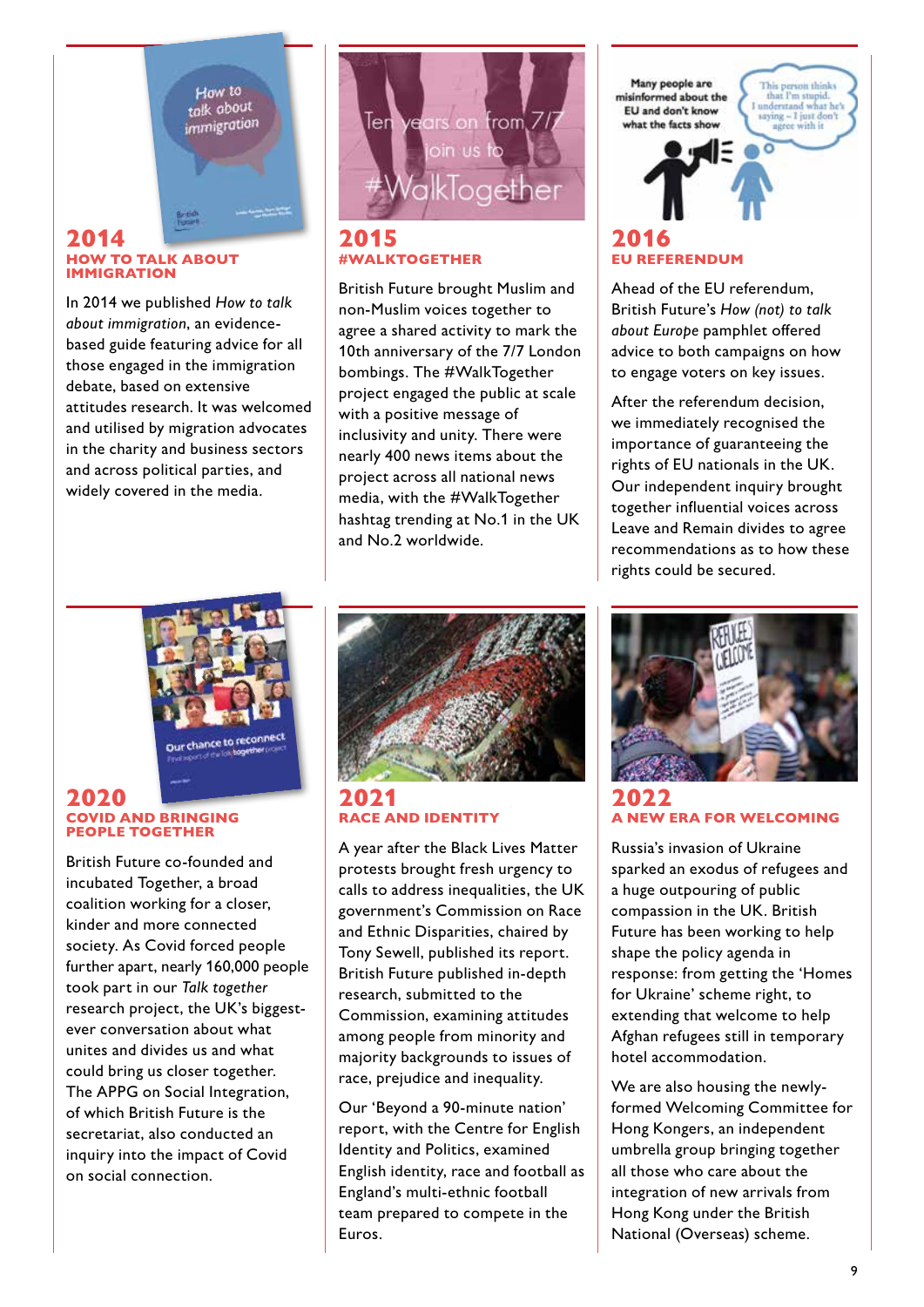## **SUPPORTING AND WORKING WITH BRITISH FUTURE**

British Future partners with organisations on events, research and other projects to help address challenges from strategy and messaging to reaching decision makers and the public.



#### EVENTS

We work in partnership with other organisations on events ranging from ministerial speeches and conference fringes to all-day conferences, training events, roundtables and research launches. Our partners to date have included major corporates, charities and media organisations: from KPMG, Fragomen and PwC to the British Red Cross and Eastern Eye.

If you would like to find out more about our events programme and opportunities to partner with us, please contact lucy@britishfuture.org for more information.

#### RESEARCH

British Future is a thought leader on migration, integration, race and identity. Our timely research regularly reaches a wide and influential audience. We partner with organisations on research projects related to these issues and welcome approaches regarding joint research projects.

#### ADVICE

Securing political consent for policy change requires public support. British Future has developed a unique, in-depth understanding of public attitudes, uncovering the common ground on which people can agree.

We can help partners develop new strategic approaches to difficult issues, as well as helping to shape policy solutions and more effective communications. We commission and draw on the latest attitudes research to help our partners in civil society and in the public and private sectors to unlock public support. We identify new messengers and help build coalitions for change.

#### **NETWORKS**

British Future convenes a series of networks across civil society, local government, faith and the private sector to help share knowledge and best practice on issue areas such as integration and countering hatred and prejudice. We are also proud to be a founding member of the Together Coalition. We work in partnership with other organisations to build effective coalitions that find constructive, common-ground solutions to key policy questions.

We have convened independent, cross-party inquiries into issues such as citizenship reform and the rights of EU nationals after Brexit. British Future also provides the secretariat to the All-party parliamentary group on social integration, chaired by Peter Gibson MP.

#### SUPPORT BRITISH FUTURE

British Future is a registered charity. The support of funders and partners, from sponsorship of events and publications to project or core funding, enables us to continue our work to build a positive, inclusive and welcoming Britain that we can all feel proud to call home. To find out more about supporting or partnering with British Future, contact our Director of Research and Relationships Heather Rolfe at heather@britishfuture.org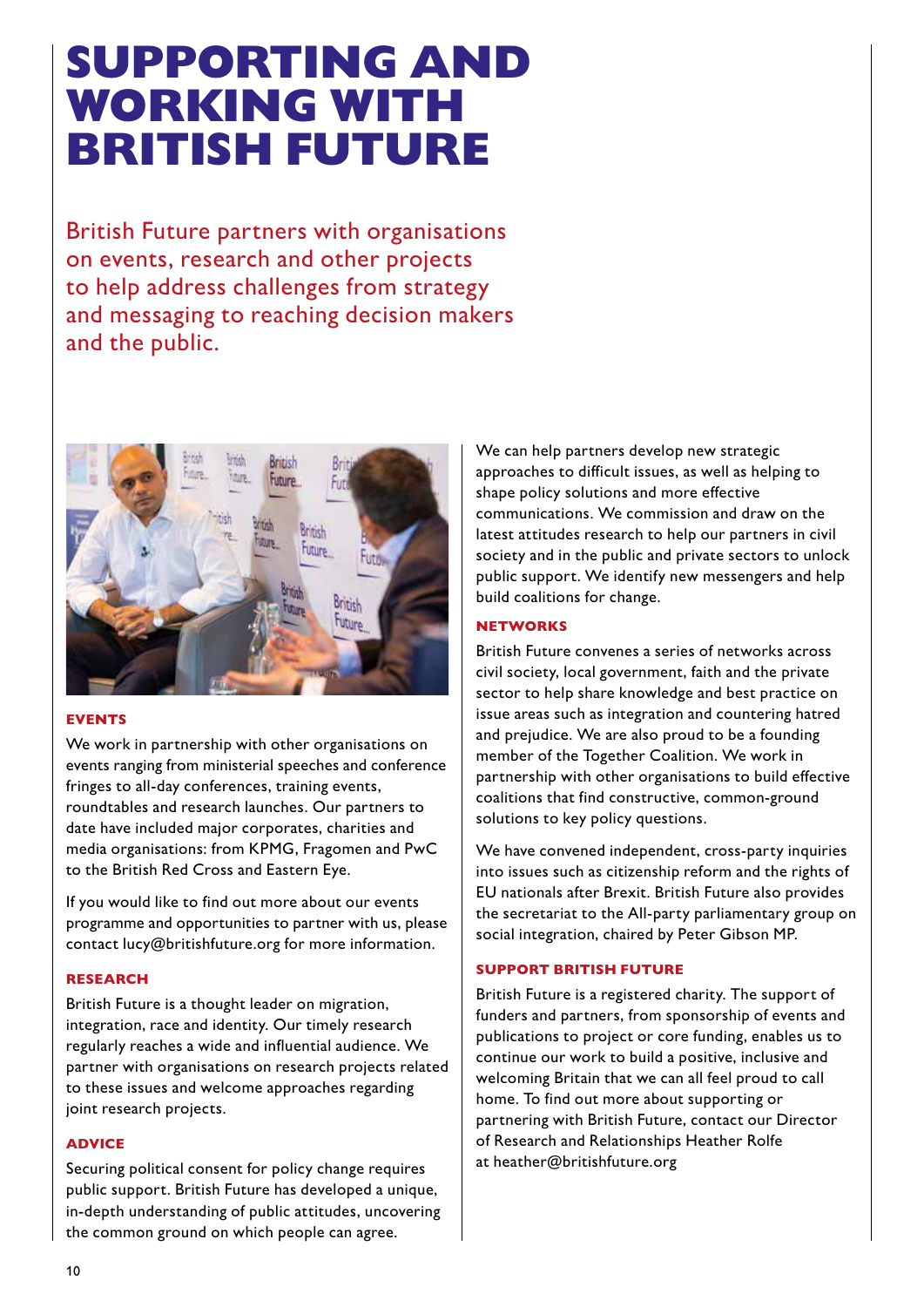#### THANKS AND ACKNOWLEDGEMENTS

We would like to thank our core funders: The Barrow Cadbury Trust, Unbound Philanthropy, Trust for London, Paul Hamlyn Foundation and The Sigrid Rausing Trust.

British Future is grateful for funding or in-kind support received from: The John Ellerman Foundation, the Oak Foundation; the Jo Cox Foundation (in-kind support for the National Conversation on Immigration); the Aziz Foundation; Heritage Lottery Fund; Social Change Initiative; J Leon Trust; Calouste Gulbenkian Foundation; Jospeh Rowntree Charitable Trust; Global Dialogue; Universities UK; Open Society Foundation; the European Commission in the United Kingdom; Commonwealth War Graves Commission; Facebook; BBC; Department for Culture, Media and Sport; Citizens UK; Imperial War Museum; EY; Fragomen; TUC; PWC; the Institute of Directors; Historic England; Cabinet Office; Nutkhut; Department for Levelling up, Housing and Communities; Esmée Fairbairn Foundation; the Art Fund; the Local Government Association; and Spirit of 2012.

We would also like to thank our board of trustees: Alasdair Murray (Chair); Ayesha Saran (Vice Chair); Shailesh Solanki (Vice Chair); Howard Jackson; Qari Asim; Andrea Als; Bobby Duffy, Ed Greig and Sam Jacobs.

Published by:

British Future www.britishfuture.org Twitter: @BritishFuture Registered charity number 115**9291 Photo, top left, page 7<br>by David Tip on Unsplash Photo, the Campion of the Campion of the Campion of the Campion of the Campion of the<br><b>https://www.community.community.community.community.community.communi**